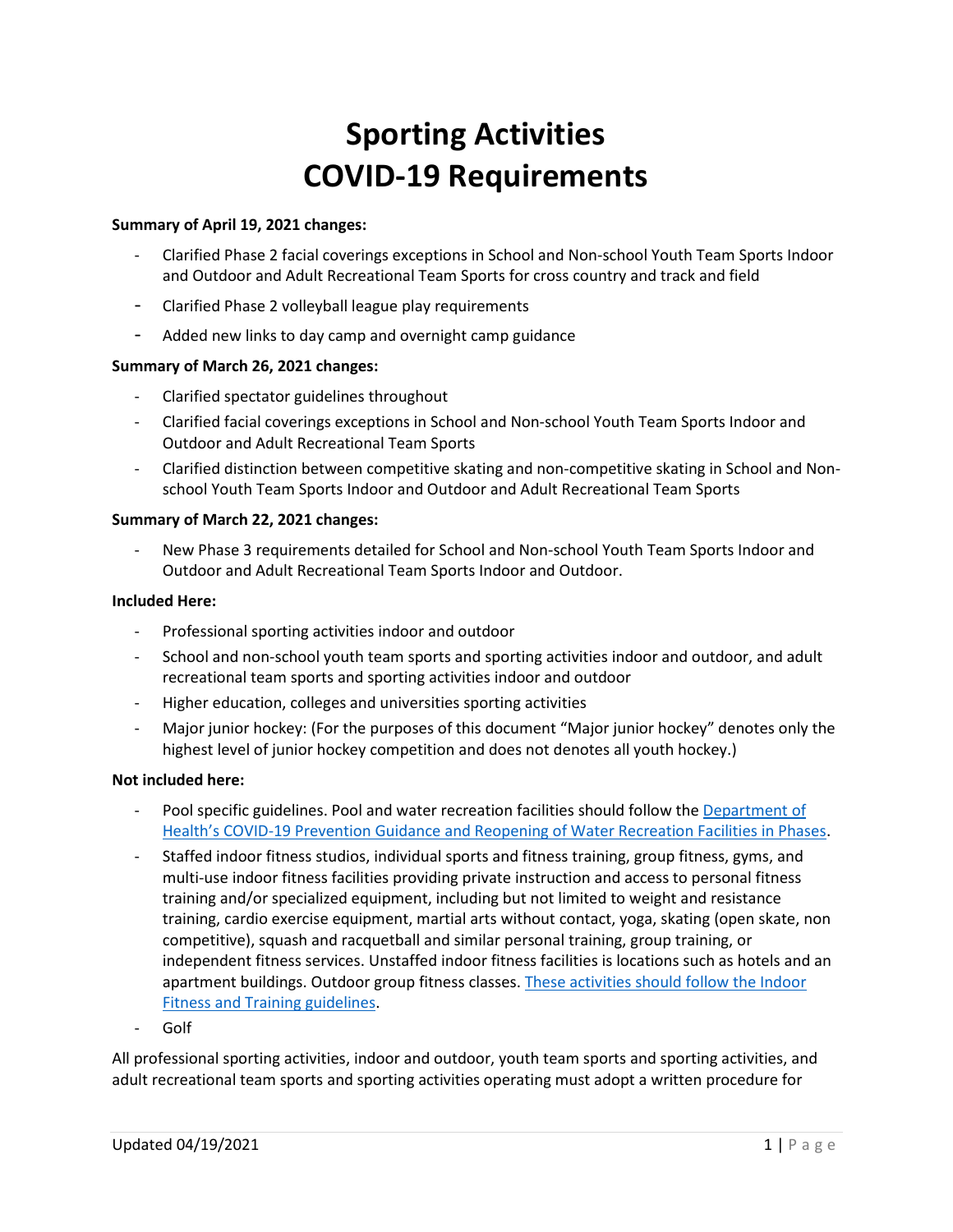employee safety and customer interaction that is at least as strict as this procedure and that complies with the safety and health requirements below.

# **No business may operate until it can meet and maintain all the requirements in this document, including providing materials, schedules and equipment required to comply.**

# **Professional Sporting Activities, Indoor and Outdoor**

## **RESTART COVID-19 REQUIREMENTS AND RECOMMENDATIONS**

All professional sporting activities, including back office operations subject t[o Professional Services](https://www.governor.wa.gov/sites/default/files/COVID19Phase2ProfessionalServicesGuidance.pdf)  [guidelines,](https://www.governor.wa.gov/sites/default/files/COVID19Phase2ProfessionalServicesGuidance.pdf) full team practices, and spectator-less games and competitions, can resume on June 5, 2020, regardless of phase, if all of the following conditions are met:

- The organization follows both the league-wide and team-specific "return to play" safety plans.
- The league-wide plan is approved by the player's association or union representing players of the team.
- The team must report in advance to its respective county health department the dates when full team practices and spectator-less pre-season games will occur.
- In Phases 1 and 2: Maximum 200 people allowed at competitions, including spectators. Total people present can exceed 200 for higher education and professional sporting events if there are no spectators allowed and personnel needed to produce an event (players, coaches, officials, medical team, video crew etc.) exceeds 200.
- In Phase 3 and future phases: Spectators for sporting events must follow current guidelines for [Spectator Events.](https://www.governor.wa.gov/sites/default/files/COVID19%20Spectator%20Event%20Guidance.pdf)
- For horse racing, instead of the above requirements, a horse racing safety plan safety plan must be developed and followed and, along with specific guidance to horse racing, which can be found [here.](https://www.governor.wa.gov/sites/default/files/COVID19%20Phase%202%20Live%20Horse%20Racing%20Guidance.pdf) Horse Racing must follow current guidelines for **Spectator Events**.

# **Higher Education, Colleges, Universities Sporting Activities Guidance**

# **RESTART COVID-19 REQUIREMENTS AND RECOMMENDATIONS**

Before returning to play sporting and athletic activities colleges, universities, and higher education institutions must:

- 1. Adhere to the Governor's Office guidance in the Higher Education and Workforce Training [COVID-19 Requirements,](https://www.governor.wa.gov/sites/default/files/COVID19Phase2Higher%20EducationGuidance.pdf) and follow the principals of the [Campus Reopening Guide.](https://www.governor.wa.gov/sites/default/files/2020.06.23%20Campus%20Reopening%20Guide%20FINAL.pdf)
- 2. Adhere to the Secretary of the Department of Healt[h Face Coverings Order,](https://www.doh.wa.gov/Portals/1/Documents/1600/coronavirus/Secretary_of_Health_Order_20-03_Statewide_Face_Coverings.pdf) and current DOH orders specific to higher education, and any other relevant DOH guidelines regarding hygiene, cleaning, ventilation, transportation, and records and contact tracing. [Department of Health](https://www.doh.wa.gov/Emergencies/COVID19/ResourcesandRecommendations)  [Resources and Recommendation can be found here.](https://www.doh.wa.gov/Emergencies/COVID19/ResourcesandRecommendations)
- 3. Ensure operations follow the Labor & Industries COVID-19 requirements to protect workers. COVID-19 workplace and safety requirements can be found [here.](https://lni.wa.gov/forms-publications/f414-169-000.pdf) In order to return to practices and competition colleges, universities, and higher education
	- institutions must have a COVID-19 prevention plan for athletics. The plan must either:
		- Adopt [sporting activities](https://www.governor.wa.gov/sites/default/files/COVID19%20Phase%202%20and%203%20Sporting%20Activities%20Guidance.pdf) guidelines from Governor's office or,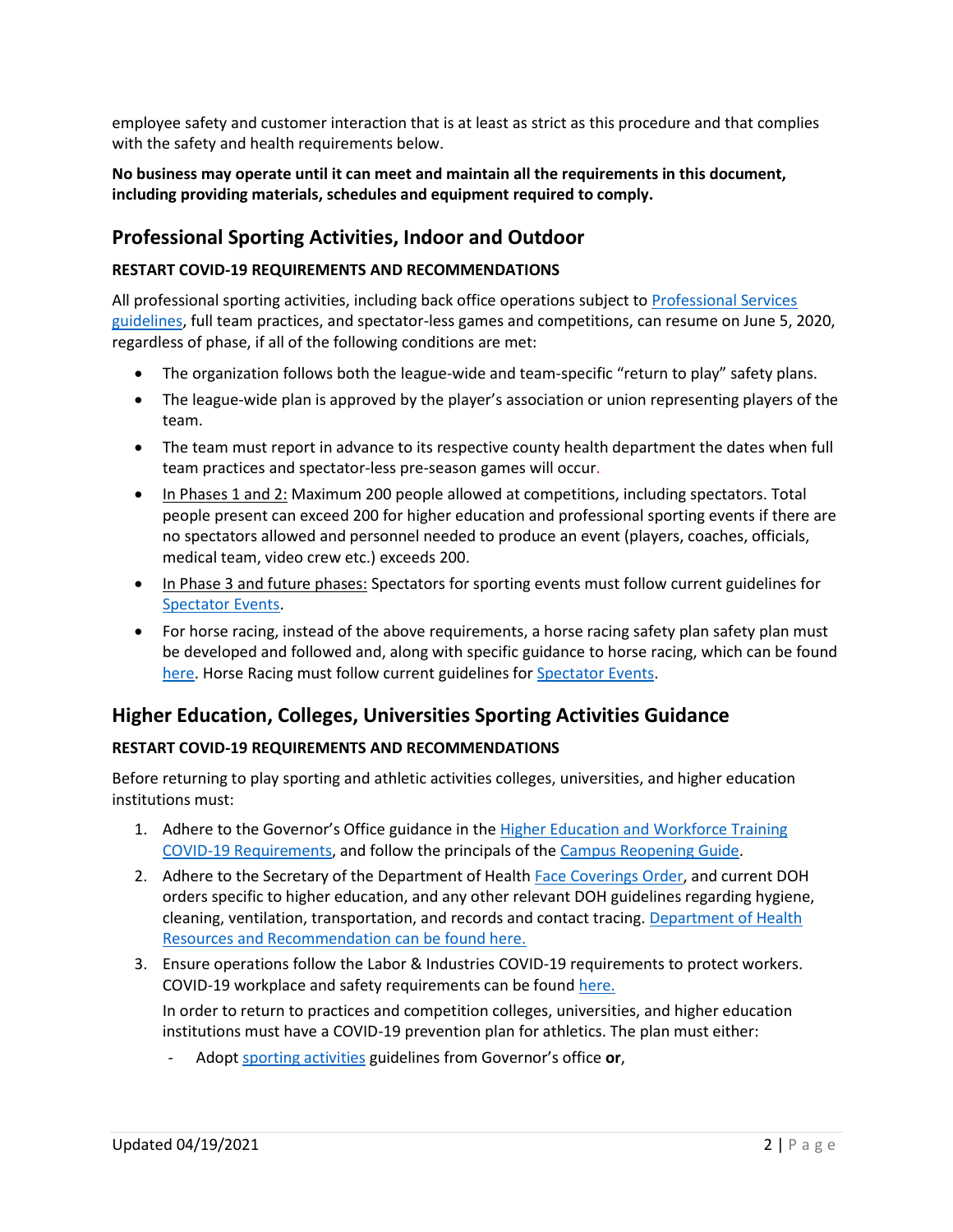- Create a COVID-19 prevention plan for athletics and integrate requirements from an approved COVID-19 prevention plan for athletics adopted by the athletic conference in which the college, university, or higher education institution is a member.
- 4. A college, university, or higher education institution that does not adopt the Sporting activities guidance and adopts their conference COVID-19 prevention plan for athletics must maintain their return-to-play COVID-19 prevention plan on file for review upon request by the local health jurisdiction in the county where the college, university, or higher education institution resides or by the Washington State Department of Health. If a college, university, or higher education institution participates in an athletic conference, that athletic conference's COVID-19 prevention plan for athletics must be approved by all member schools of the conference who are participating in athletic competition with Washington state schools and be submitted for review, but not for approval, to the Washington State Department of Health. Schools participating in athletic activities are responsible for ensuring their athletic conference COVID-19 prevention plan is submitted to Washington State Department of Health for review.
- 5. In Phases 1 or 2: Regardless of which plan (Washington State Sporting Activities guidelines or a conference COVID-19 prevention plan) a higher education institution follows, there shall be no spectators at games and competitions until such time as spectators are allowed for sporting activities and athletics under the Healthy Washington Plan. Maximum 200 people allowed at competitions, including spectators. Total people present can exceed 200 for higher education and professional sporting events if there are no spectators allowed and personnel needed to produce an event (players, coaches, officials, medical team, video crew etc.) exceeds 200.
- 6. In Phase 3 and future phases: Spectators for sporting events must follow current guidelines for [Spectator Events.](https://www.governor.wa.gov/sites/default/files/COVID19%20Spectator%20Event%20Guidance.pdf)

# **Major Junior Hockey and Part-time Professional Sports Without Players Associations or Union Guidance**

# **RESTART COVID-19 REQUIREMENTS AND RECOMMENDATIONS**

Before returning to play major junior hockey and part-time professional sports without player's associations or unions franchises must:

- 1. Ensure operations follow the Labor & Industries COVID-19 requirements to protect workers. COVID-19 workplace and safety requirements can be found [here.](https://lni.wa.gov/forms-publications/f414-169-000.pdf)
- 2. Adhere to the Secretary of the Department of Healt[h Face Coverings Order,](https://www.doh.wa.gov/Portals/1/Documents/1600/coronavirus/Secretary_of_Health_Order_20-03_Statewide_Face_Coverings.pdf) and current DOH orders specific to higher education, and any other relevant DOH guidelines regarding hygiene, cleaning, ventilation, transportation, and records and contact tracing. [Department of Health](https://www.doh.wa.gov/Emergencies/COVID19/ResourcesandRecommendations)  [Resources and Recommendation can be found here.](https://www.doh.wa.gov/Emergencies/COVID19/ResourcesandRecommendations)

In order to return to practices and competition major junior hockey and part-time professional sports franchises must have a COVID-19 prevention plan for athletics. The plan must either:

- Adopt [sporting activities](https://www.governor.wa.gov/sites/default/files/COVID19%20Sporting%20Activities%20Guidance.pdf) guidelines from Governor's office **or**,
- Create a COVID-19 prevention plan for the franchise and integrate requirements from an approved COVID-19 prevention plan for the major junior hockey and part-time professional sports league that the franchise participates in.
- 3. A major junior hockey and part-time professional sports franchise that does not adopt the Sporting Activities guidance and adopts their league COVID-19 prevention plan for athletics must maintain their return-to-play COVID-19 prevention plan on file for review upon request by the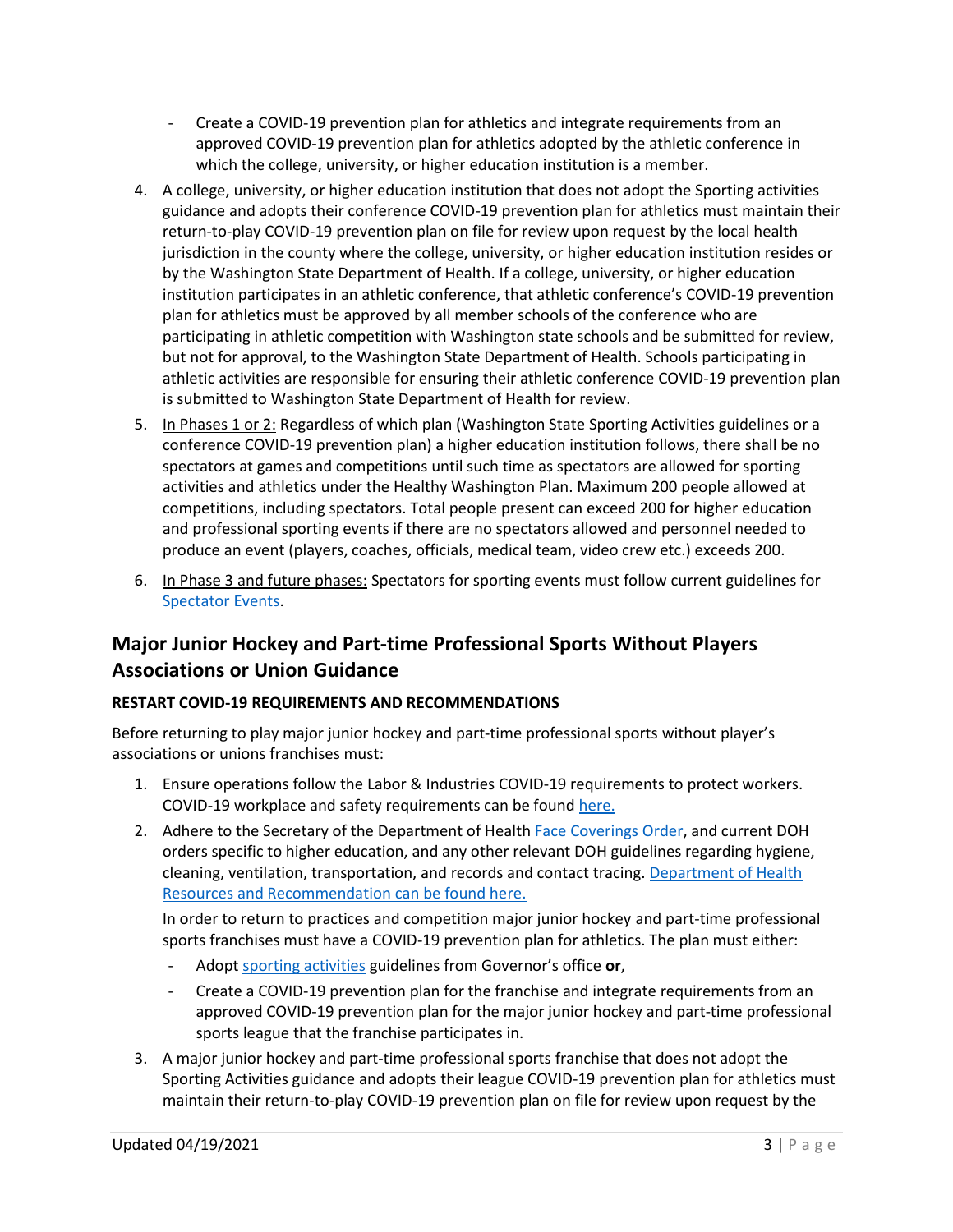local health jurisdiction in the county where the major junior hockey franchise resides or by the Washington State Department of Health. If a major junior hockey and part-time professional sports franchise participates in a league, that league's COVID-19 prevention plan for athletics must be approved by all member franchises of the conference who are participating in athletic competition with Washington major junior hockey and part-time professional sports franchises and be submitted for review, but not for approval, to the Washington State Department of Health. Major junior hockey and part-time professional sports franchises participating in athletic activities are responsible for ensuring their league COVID-19 prevention plan is submitted to Washington State Department of Health for review.

- 4. Phases 1 and 2: Regardless of which plan (Washington State Sporting Activities guidelines or a league COVID-19 prevention plan) a major junior hockey and part-time professional sports franchise follows, there shall be no spectators at games and competitions until such time as spectators are allowed for sporting activities and athletics under the Healthy Washington Plan. Maximum 200 people allowed at competitions, including spectators. Total people present can exceed 200 for higher education and professional sporting events if there are no spectators allowed and personnel needed to produce an event (players, coaches, officials, medical team, video crew etc.) exceeds 200.
- 5. In Phase 3 and future phases: Spectators for sporting events must follow current guidelines for [Spectator Events.](https://www.governor.wa.gov/sites/default/files/COVID19%20Spectator%20Event%20Guidance.pdf)

# **School and Non-school Youth Team Sports Indoor and Outdoor and Adult Recreational Team Sports Indoor and Outdoor**

# **Sport Contact Category guidance (all phases)**

*For the purposes of this document, sports are defined using the following contact categories (The list below is not all-encompassing. Some sports are covered in other guidance documents, and if so those guidance documents govern those activities. If a sport does not appear on this list that does not necessarily mean it is prohibited at this time.):*

Low contact sports: tennis, pickleball, golf, gymnastics, climbing, skating (competitive), archery, fencing, cross country, track and field, sideline/no-contact cheer and no-contact dance, disc golf.

Moderate contact sports: : softball, baseball, t-ball, soccer, futsal, volleyball, lacrosse, flag football, ultimate frisbee, ice hockey, cricket, crew, field hockey, school bowling competitions.

High contact sports: football, rugby, wrestling, cheerleading with contact, dance with contact, basketball, water polo, martial arts with contact including competitions, roller derby. (Martial arts without contact should follo[w fitness guidelines found here.](https://www.governor.wa.gov/sites/default/files/COVID19%20Fitness%20Guidance.pdf))

#### **Phase 1:**

- Facial coverings required for all coaches, volunteers and athletes at all times.
- Indoor training and practice allowed for low and moderate contact sports if players are limited to groups of 6 in separate parts of the field/court, separated by a buffer zone. Brief close contact (ex: 3 on 3 drills) is permitted. It is preferable for the groups of six to be stable over time. All facilities must calculate allowable participant occupancy by dividing the room size or available floor space by 500 square feet per person.
- Indoor individual training/practice allowed for athletes in high contact sports either with or without a coach.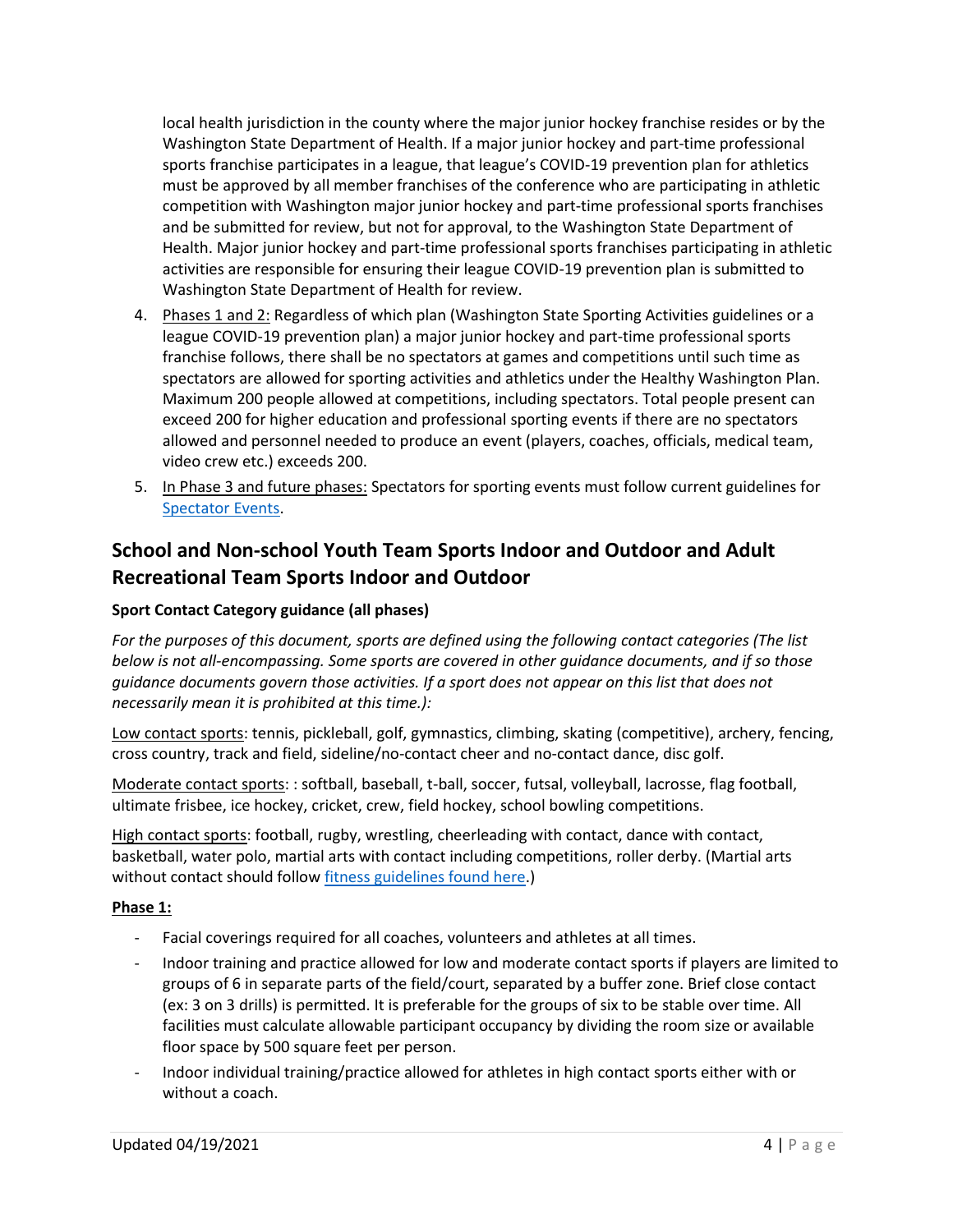- Outdoor meets, qualifiers, and tournaments allowed for low contact sports. No spectators allowed.
- Outdoor team practices, training and intra-team competitions allowed for low and moderate contact sports. Scrimmage against other teams or training or practices with other teams is not allowed.
- Outdoor team practices and/or training allowed for high contact sports if players are limited to groups of 6 in separate parts of the field/court, separated by a buffer zone. Brief close contact (ex: 3 on 3 drills) is permitted. It is preferable for the groups of five to be stable over time.

# **Phase 2:**

- Facial coverings required for all coaches, volunteers and athletes at all times. School cross country meets and competitions should follow the guidance for Races, non-motorized and [motorized,](https://www.governor.wa.gov/sites/default/files/COVID19%20Racing%20Guidance.pdf) including the allowance to remove face coverings once a competition begins. Face coverings required for training. Gymnasts may remove their masks and facial coverings for routines that require for flips or blind landings, or similar maneuvers, where a slipped mask could impede safety. Track and field participant may remove facial coverings when competing at track meets. In each of these activities facial coverings must be worn at all times when not actually competing.
- Outdoor training, practices and competitions allowed outdoors for low, moderate, and high contact sports. Maximum 200 people allowed at competitions, including spectators.

For outdoor competitions; For facilities or complexes with more than one field or area of play a maximum of 75 people allowed per field or area of play, including spectators. All spectators of different households are to remain physically distant, 6 feet or more, as much as possible. For an outdoor location that has multiple fields, a field with ticketed seating and controlled entrance and exits may have 200 people allowed at competitions, including spectators, and is not subject to the 75 people maximum for multiple field locations/complexes.

- Indoor team training, practices, and competitions allowed for low and moderate contact sports. Indoor team practices, training and intra-team competitions allowed for high contact sports. Scrimmage against other teams or training or practices with other teams is not allowed for high contact sports. For all indoor sports the occupancy of the facility may not exceed 25 percent of the fire code occupancy rating, or 200 people max, whichever is less.
- Indoor meets, qualifiers, and tournaments allowed for low contact sports. Dance with contact, and cheer with contact, performances and competitions allowed only if no more than one studio/team is on stage at a time, and studio/teams leave after their performance is completed. For all indoor sports the occupancy of the facility may not exceed 25 percent of the fire code occupancy rating, or 200 people including spectators, whichever is lower as per the [Miscellaneous Venues guidance.](https://www.governor.wa.gov/sites/default/files/COVID19%20Misc%20Venue%20Guidance.pdf)

Tournaments in Phases 1 and 2:

No tournaments allowed for moderate and high contact sports. For the purposes of this document Tournament is defined as a series of contests where more than two teams compete against each other on the same day or within a 24 hour period, whether or not there is an ultimate winner or prize. This includes elimination-style, consolation-style, and round-robin events where teams compete against more than one competitor per day (regardless of the name of the event). This definition of a tournament does not include volleyball, when utilizing a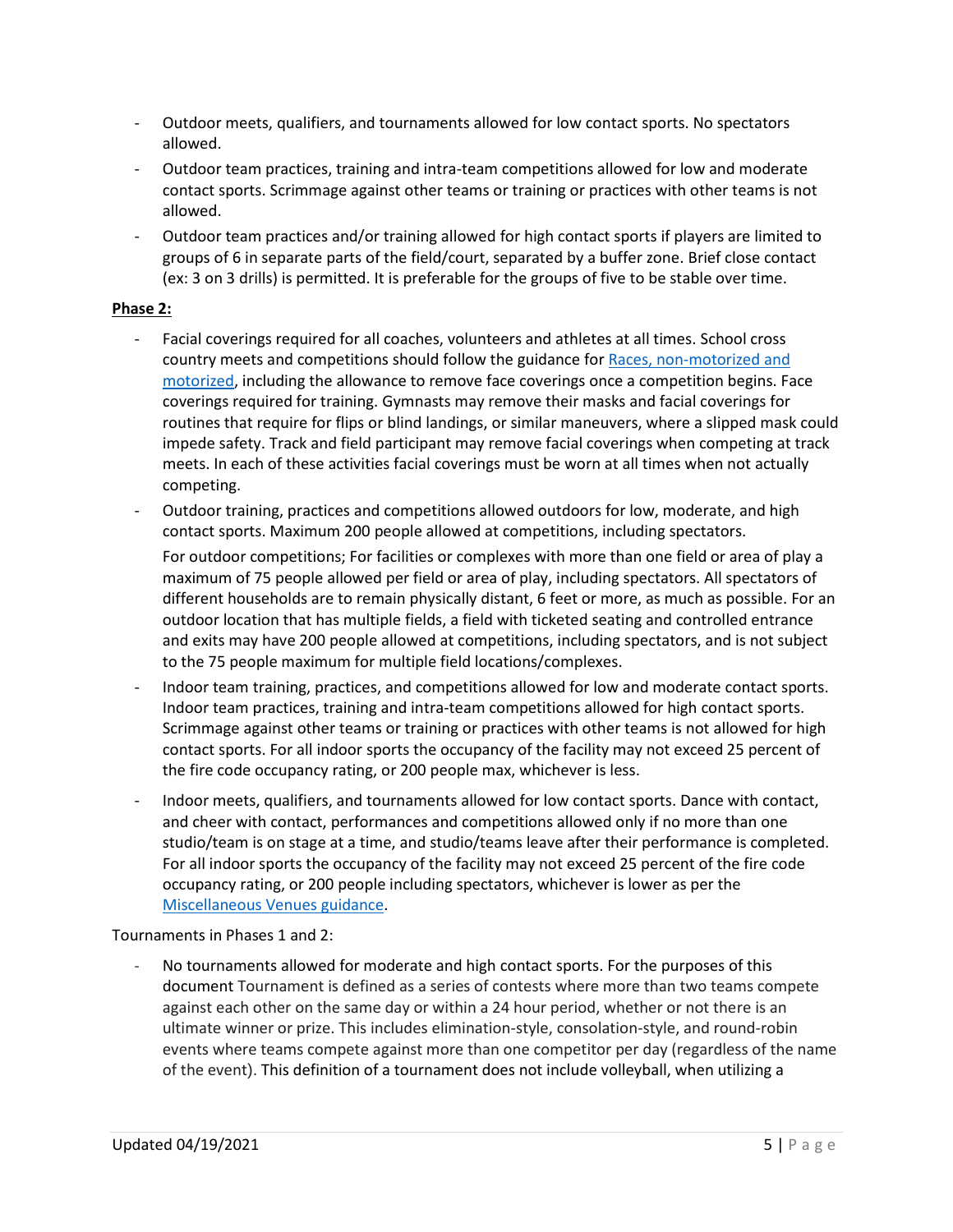condensed league structure, with one competition weekend every four weeks, that includes multiple matches, of 90-minutes or less each, against more than one team, on a single day.

- A prohibition on tournaments for sporting activities does not include postseason, playoff, state or regional championship competitions with no more than four teams at one site sanctioned by a statewide interscholastic activities administrative and rule-making body that oversees competition in all counties in the state.

#### **Phase 3:**

- Indoor and outdoor training, practices and competitions allowed for low, moderate, and high contact sports, with universal mask requirements for all participants including athletes, officials, coaches, volunteers and spectators unless subject to specific exceptions detailed in this document. Wrestling competitions may not resume until April 26, 2021.
- All outdoor and indoor sports spectators must follow current Healthy Washingto[n guidelines on](https://www.governor.wa.gov/sites/default/files/COVID19%20Spectator%20Event%20Guidance.pdf)  [Spectators.](https://www.governor.wa.gov/sites/default/files/COVID19%20Spectator%20Event%20Guidance.pdf)
- For outdoor competitions without permanent seating; Facilities or complexes with more than one field or area of play are allowed a maximum of 150 people per field or area of play, including spectators.
- All indoor sports spectators subject to 50% capacity or 400-person maximum per room, whichever is lower, all participants including athletes, officials, coaches, volunteers and spectators are to be included in calculating the 400-person maximum. Facilities larger than 100,000 square feet allowed 50% capacity or 600 per room, whichever is lower, and all participants including athletes, officials, coaches, volunteers and spectators are to be included in calculating the 600-person maximum. Spectator groups from 1-10 people allowed in all facilities, but all spectator groups must maintain 6 feet of distance from other spectator groups. For K-12 school sporting activities no concession sales allowed. For non-K-12 indoor sporting activities spectators only allowed to remove their facial coverings when in their seats and actively eating and drinking.
- Use of locker rooms allowed. If use of locker rooms for changing is necessary, maximize ventilation and use tape, spots, or cones to signal 6 feet of distance for athletes who need to change. Stagger entry to the changing area and use these facilities as appropriate with members of the same group/cohort.
- Use of showers allowed. If showering is necessary then limit the number of individuals showering to ensure a minimum of 6 feet of separation.

Facial Coverings in Phase 3:

- Facial coverings required for all the situations described below with the following exceptions:
	- Competitive cheerleading and dance with contact (while tumbling, stunting, flying, flips)
	- Gymnastics (while on the different apparatuses, tumbling, flips)
	- Watersports (while in the water; must follo[w Dept. of Health Water Recreation Guidance.](https://www.doh.wa.gov/Portals/1/Documents/1600/coronavirus/ReopeningWaterRecreationFacilitiesCOVID19.pdf))
- Low contact outdoor sports athletes allowed to remove facial coverings for training and competitions. Facial coverings must be worn by athletes when not actively training or competing. Coaches, trainers, and officials must wear face coverings at all times.
- Moderate contact outdoor sports athletes allowed to remove facial coverings for competitions. Facial coverings must be worn by athletes when training or when not actively competing in a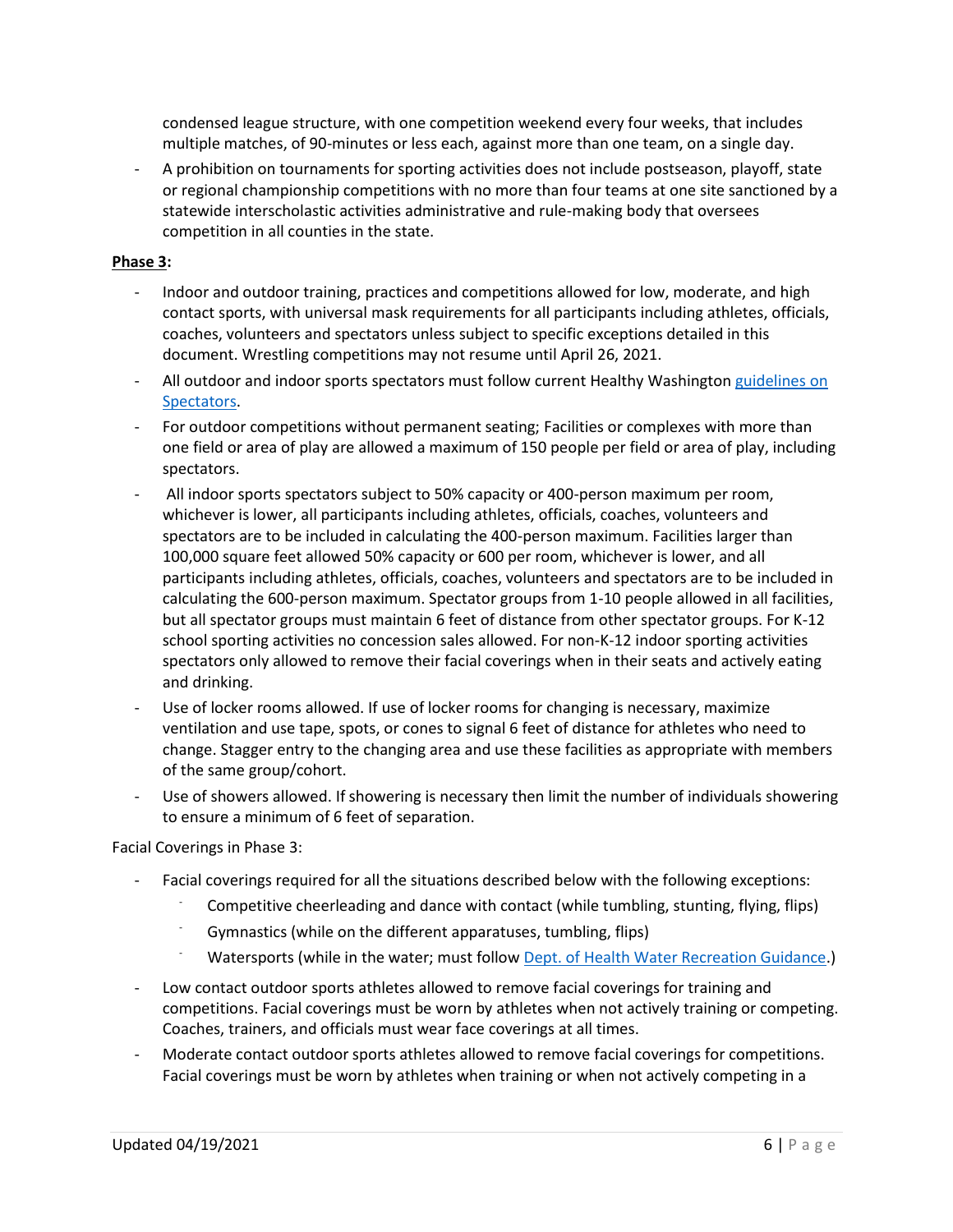game or match against another team or when on the bench waiting to play. Coaches, trainers, and officials must wear face coverings at all times.

- Officials and referees supervising low or moderate contact outdoor competitions allowed remove their facial coverings if officiating requires them to run in the field of play.
- Facial coverings required for all high contact sports, indoor and outdoor for all participants, including coaches, trainers, and officials.
- Facial coverings required for all moderate contact indoor sports for all participants, including coaches, trainers, and officials.
- Low contact indoor sports may remove facial coverings during competitions. Facial coverings must be worn by athletes when training or when not actively competing.

Tournaments in Phase 3:

Tournaments allowed for low, moderate and high contact sports. Out-of-state athletes and teams should follow [CDC travel guidance.](https://www.cdc.gov/coronavirus/2019-ncov/travelers/travel-during-covid19.html) Additional tournament requirements:

- Tournament organizers must publish a field, complex, facility map that clearly outlines ingress and egress points, team areas, and spectator areas.
- Tournament organizers should notify Local Health Jurisdiction of time, location, and number of participants for each tournament, and provide the name of a health and safety liaison for contact tracing or medical emergencies.
- No one who shows signs or symptoms of COVID-19 allowed to attend.
- Tournament organizers should monitor adherence to protocols and spectator limits.
- Field of play markings required outlining where spectators may watch.
- Tournament organizer is responsible for sanitizing any shared equipment/areas.
- Staggered start times should be used to prevent traffic from arriving and leaving all at the same time.
- Tournament organizers must provide at least 15-minute buffer from the end of one game/match and the start of the next on the same field of play. Teams must have vacated field prior to next team entering.
- Sanitizer stations must be provided around the fields, complex or facility.
- Facial coverings are required for all coaches, players who are not playing, and spectators.
- No communal hydration stations allowed.
- Awards ceremonies should be brief, must be held outdoors, and facial coverings are required.

Specific requirements for wrestling:

- Athletes must have no signs or symptoms of Covid-19 in the past 10 days and no close sustained contact with anyone who is sick or individuals that may have been exposed to Covid-19 within past 14 days in order to participate in trainings and competitions.
- Disinfect the mats prior to competition, this includes between each dual when multiple are being held on the same date (tri, quad or tournament).
- Athletes, Coaches, Officials, Staff and Spectators wear facial coverings at all times.
- Boxes available for on deck coaches and wrestlers (tournaments only).
- One table worker per table at the mat side.
- One coach on mat.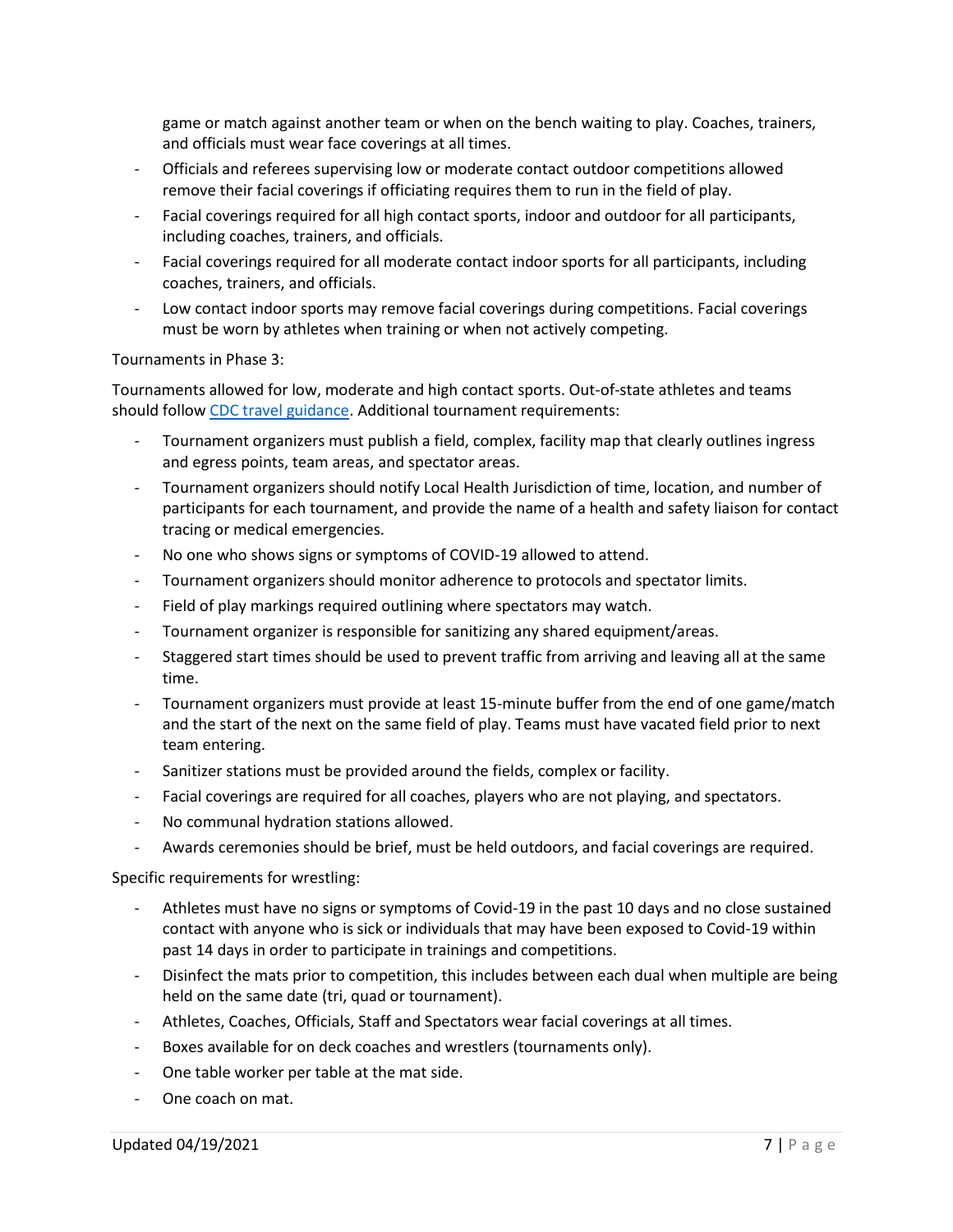- Limit challenges to coaches' box (no approaching the table).
- All athletic equipment should be cleaned before, during and after practices and between practices/sessions.
- Other equipment, such as wrestling headgear, shoes, braces, knee pads must be worn by only one individual and not shared.

## **Guidance applicable to ALL sporting activities for school and non-school youth team sports and adult recreational sports in all phase levels**

Non-essential travel such as out-of-state team or individual travel for sporting activities are subject to quarantines as detailed in the [Governor's Travel Advisory.](https://www.governor.wa.gov/sites/default/files/COVID-19%20Travel%20Advisory%20-%202021.pdf?utm_medium=email&utm_source=govdelivery) Essential Travel for "study" in the advisory is meant to include league play for school sports that cross state borders if that league sanctioned by a statewide interscholastic activities administrative and rule-making body that oversees competition in all counties in the state, or in a neighboring state. Cross-border travel for non-league games is not considered essential.

Youth sports operating day camps must also follow Department of Health guidance for Child Care, Youth [Development, and Day Camps during COVID-19.](https://gcc02.safelinks.protection.outlook.com/?url=https%3A%2F%2Fwww.doh.wa.gov%2FPortals%2F1%2FDocuments%2F1600%2Fcoronavirus%2FDOH-OSPI-DYCF-SchoolsChildCareGuidance.pdf&data=04%7C01%7Cjon.snyder%40gov.wa.gov%7C4a2a131936ab4c135a1f08d8fef67714%7C11d0e217264e400a8ba057dcc127d72d%7C0%7C0%7C637539681796209405%7CUnknown%7CTWFpbGZsb3d8eyJWIjoiMC4wLjAwMDAiLCJQIjoiV2luMzIiLCJBTiI6Ik1haWwiLCJXVCI6Mn0%3D%7C1000&sdata=07xy%2BuZdkSKfUnbc4NcTY2IojrxTqMn%2FWFZ0FH4NyAQ%3D&reserved=0) Overnight camps must follow the overnight group summer camps and similar activities section of the [Outdoor Recreation COVID-19 Requirements.](https://gcc02.safelinks.protection.outlook.com/?url=https%3A%2F%2Fwww.governor.wa.gov%2Fsites%2Fdefault%2Ffiles%2FCOVID19%2520Outdoor%2520Recreation%2520Guidance.pdf&data=04%7C01%7Cjon.snyder%40gov.wa.gov%7C4a2a131936ab4c135a1f08d8fef67714%7C11d0e217264e400a8ba057dcc127d72d%7C0%7C0%7C637539681796219362%7CUnknown%7CTWFpbGZsb3d8eyJWIjoiMC4wLjAwMDAiLCJQIjoiV2luMzIiLCJBTiI6Ik1haWwiLCJXVCI6Mn0%3D%7C1000&sdata=rxTQkXK7GoSGmN48MGGiY%2FCRKZIl4wF9Ei8MtIr3GCI%3D&reserved=0)

#### *Stay home when sick or if a close contact of someone with COVID-19*

Athletes, coaches, umpires/referees, spectators and any other paid or volunteer staff should be required to stay home if they feel unwell, show any signs of COVID-19, or are a close contact of a confirmed case. All coaches and students should be screened for signs/symptoms of COVID-19 prior to a workout. Screening should consider [symptoms listed by the CDC.](https://www.cdc.gov/coronavirus/2019-ncov/symptoms-testing/symptoms.html) Any person with symptoms of COVID-19 or who is a close contact of someone with confirmed COVID-19 should not be allowed to participate and should contact his or her primary care provider or other appropriate health-care professional.

Those who are excluded from training or contests due to [COVID-19 symptoms](https://www.doh.wa.gov/Portals/1/Documents/1600/coronavirus/COVIDconcerned.pdf) or because they ar[e close](https://www.doh.wa.gov/Portals/1/Documents/1600/coronavirus/COVIDexposed.pdf)  [contacts](https://www.doh.wa.gov/Portals/1/Documents/1600/coronavirus/COVIDexposed.pdf) must follow DOH and local public health isolation and quarantine guidance before returning to training or contests.

People with underlying health conditions should consult with their medical provider regarding participation in athletic activities.

#### *Masks*

Masks required for all athletes/participants. Coaches, trainers, managers, spotters, and any other paid or volunteer staff must wear face coverings at all times. Details can be found in the [Face Coverings](https://www.doh.wa.gov/Portals/1/Documents/1600/coronavirus/Secretary_of_Health_Order_20-03_Statewide_Face_Coverings.pdf)  [Order.](https://www.doh.wa.gov/Portals/1/Documents/1600/coronavirus/Secretary_of_Health_Order_20-03_Statewide_Face_Coverings.pdf) Organized sporting activities are not an allowable exception to the Face Coverings Order except as those detailed in this document.

School cross country meets and competitions should follow the guidance for Races, non-motorized and [motorized,](https://www.governor.wa.gov/sites/default/files/COVID19%20Racing%20Guidance.pdf) including the allowance to remove face coverings once a competition begins. Face coverings required for training.

Gymnasts may remove their masks and facial coverings for routines that require for flips or blind landings, or similar maneuvers, where a slipped mask could impede safety.

#### *Physical Distance*

Physical distance of 6 feet must be maintained between staff, volunteers, and any spectators at all times with exceptions for training and medical personnel and volunteers performing their medical duties. Six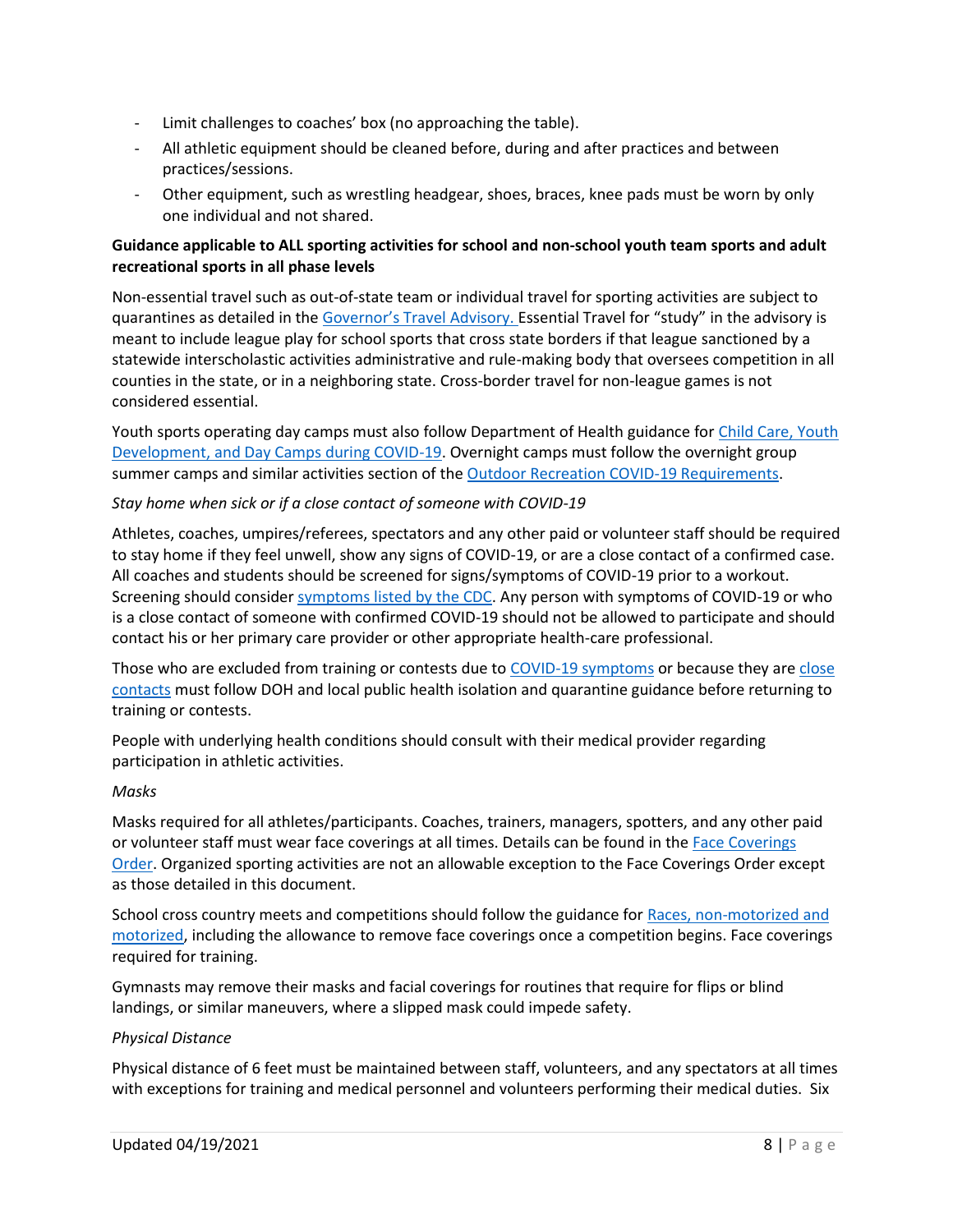feet of distance must be maintained among athletes when not engaged in sporting activities, huddles and team meetings must be physically distanced.

#### *Hygiene*

Require athletes, coaches, umpires/referees and any other paid or volunteer staff to practice good hygiene including washing their hands frequently and covering their sneezes and coughs. Wash hands often with soap and water for at least 20 seconds before and after practice, especially after touching shared objects or blowing your nose, coughing, or sneezing. Avoid touching your eyes, nose, and mouth. If soap and water are not readily available, use a hand sanitizer that contains 60-95% alcohol content. Cover all surfaces of your hands and rub them together until they are dry. Athletes should not share water bottles, uniforms, towels, or snacks and should not spit (saliva, sunflower seeds, etc.).

Provide handwashing or hand sanitizing stations at training and contest locations.

Limit the use of locker rooms to handwashing and restroom use only. Showers should not be used due to potential spread of aerosolized droplets. If use of locker rooms for changing is necessary, maximize ventilation and use tape, spots, or cones to signal 6 feet of distance for athletes who need to change. If locker rooms are used cleaning protocols must be included in the sporting activity safety plan. Stagger entry to the changing area and use of these facilities as appropriate with members of the same team or training cohort only. Limit occupancy of the locker rooms to avoid crowding.

#### *Cleaning*

Clean high touch surfaces and disinfect shared equipment before and after each use. Ensure restrooms are cleaned and disinfected regularly. Current CDC guidance for cleaning and disinfection for COVID-19 states that disinfectants should be registered by the EPA for use against the COVID-19. Find the current list here[: List N: Disinfectants for Use Against SARS-CoV-2 \(COVID-19\).](https://www.epa.gov/pesticide-registration/list-n-disinfectants-coronavirus-covid-19) Disinfectants based on hydrogen peroxide or alcohol are safer than harsher chemicals. The University of Washington has a handout with [options for safer cleaning and disinfecting products that work well against COVID-19.](https://osha.washington.edu/sites/default/files/documents/FactSheet_Cleaning_Final_UWDEOHS_0.pdf)

# *Ventilation*

Ventilation is important to have good indoor air quality. Ensure that ventilation systems operate properly. Increase air circulation and ventilation as much as possible by opening windows and doors. Offer more outside time, open windows often and adjust mechanical ventilation systems to bring in as much outside air as possible. Increase filters to MERV 13 if the HVAC can accommodate. Use of fans for cooling is acceptable. In indoor spaces, fans should only be used when windows or doors are open to the outdoors in order to circulate indoor and outdoor air. They should blow away from people.

Outdoors locations are preferred to indoors locations, and should be utilized to the greatest extent possible to allow for maximum fresh air circulation and social distancing. Outdoor structures, in order to be considered outdoors, should have no more than two walls; Structures can have three walls and be considered open air if another opening exists that is large enough to create cross ventilation. For detailed guidelines please consult [Open Air and Outdoor Seating requirements.](https://www.governor.wa.gov/sites/default/files/COVID19%20Outdoor%20Open%20Air%20Seating%20Guidance.pdf)

# *Transportation*

Limit exposure to those outside the household unit during travel. Encourage only those in the same household to travel together, and if not in the same household, travel in separate vehicles if possible.

For travel groups, (groups that include more than one household in the same vehicle whether in a carpool or on a bus) all members of the travel group, including the driver, must wear a face covering and spread out as much as possible within the vehicle. Limit travel groups to those who have been in regular